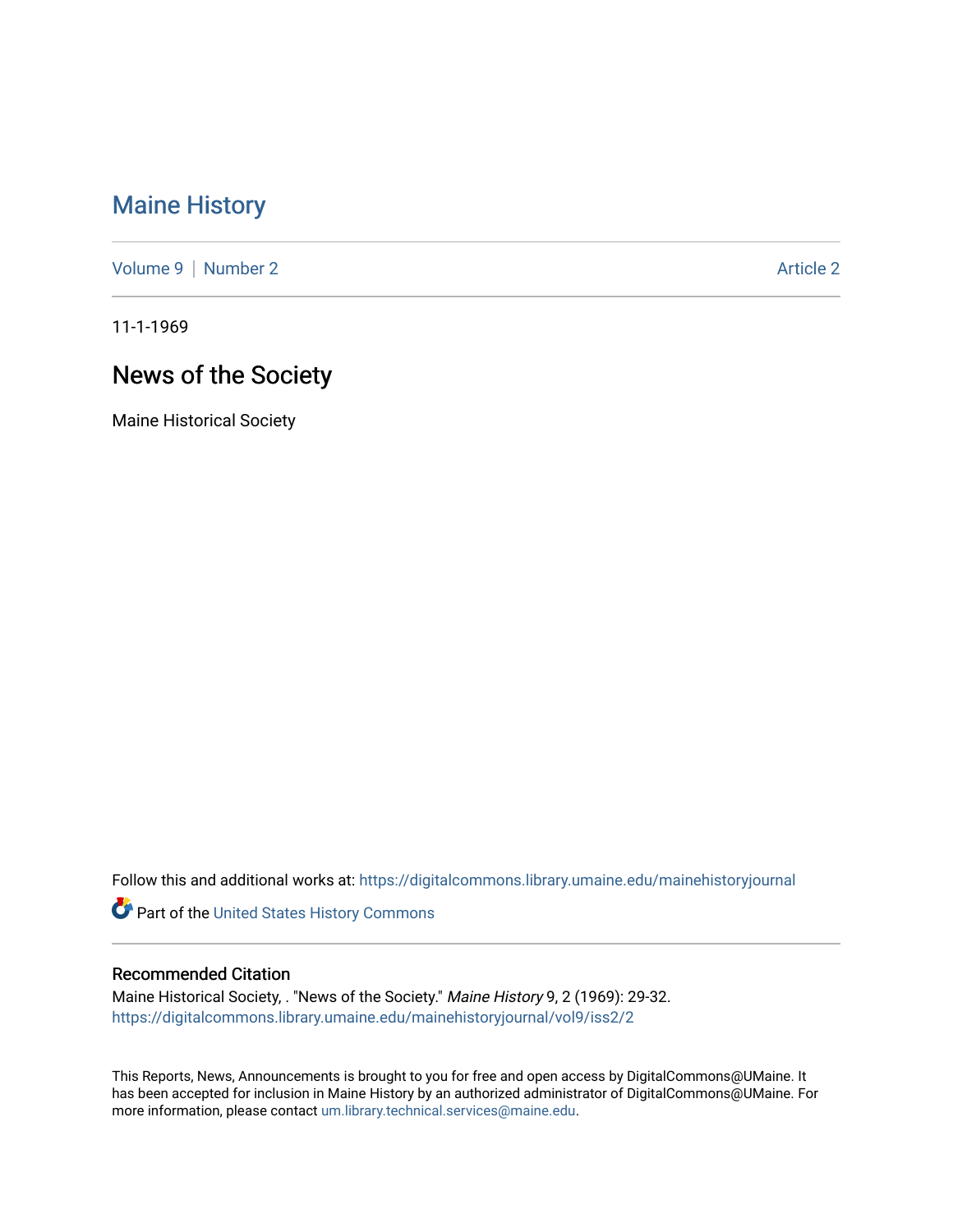## *MAINE HISTORICAL SOCIETY NEWSLETTER*

Volume nine, Number two November, 1969 Published quarterly at 485 Congress Street Portland. Maine 04111

#### *NEWS OF THE SOCIETY*

*Special Meeting:* On September 19, 1969, forty members of the Society gathered in the Lecture Hall of the Library to act upon the Bylaws revision as ordered by the membership at Annual Meeting. At the request of the President, Herbert T. Silsby, III, Chairman of the Committee on Administrative Organization presided.

Messrs William B. Jordan, Jr., Martial D. Maling, Donald L. Philbrick, Roger B. Ray, Herbert T. Silsby, III, and Samuel S. Silsby, Jr., members of the Committee, obviously did their job well. Discussion from the floor resulted in striking only one minor clause, after which the new Bylaws were adopted unanimously.

The 1969 Bylaws constitute the most thorough revision adopted by the Maine Historical Society in its long history. Complete authority and responsibility for conducting the affairs of the Society remain with the Standing Committee as in the past. However, revised election procedures, including the election of officers by the Standing Committee, along with provisions for terms in office, introduce what amounts to a rotating board concept which is indeed a departure from a 147 year tradition.

In only eight years, the Society has more than doubled in size from 600 members in 1961 to 1,300 at the present time. By providing proxy ballots for members who cannot attend Annual Meetings, the new Bylaws would seem to reflect a healthy recognition of this growth and wide geographical distribution.

*Wadsworth-Longfellow House:* On October eighteenth shutters were closed at the Wadsworth-Longfellow House ending another busy season. Although group visits were fewer this year, Mrs. Edith Greene, Mrs. Marion Jackson, and Mrs.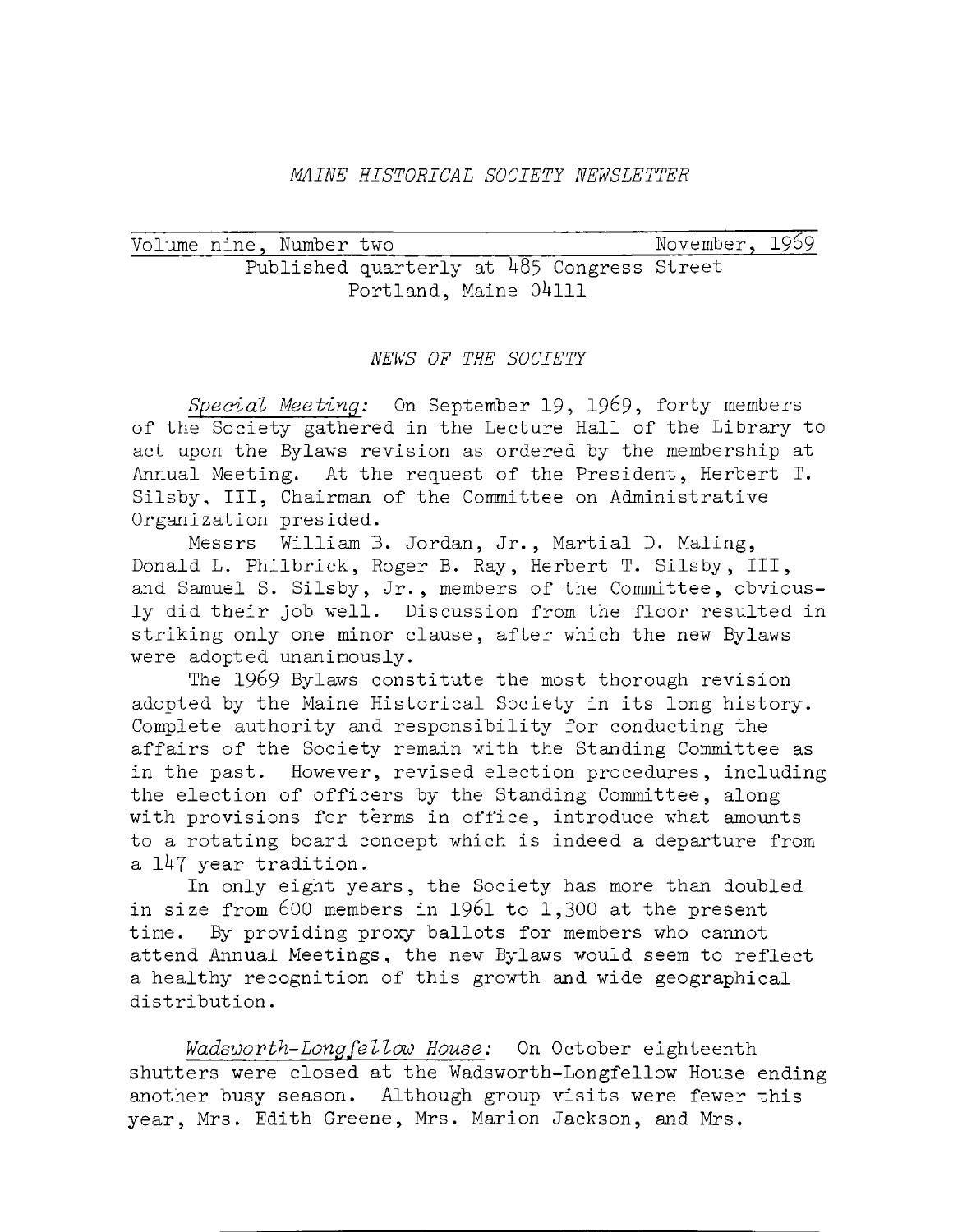Margaret Gray received 10,753 guests during the five month period.

Both Staff and House Committee took particular pride in a feature article by Eleanor Early appearing in the Sunday *New York Times* for September seventh. In describing the Wadsworth-Longfellow House, Miss Early wrote, "The house was splendid in its day and is even lovelier now, for the women of the Maine Historical Society keep it shining as few old houses have ever shone."

The Heritage of Early American Houses by John Drury, a handsomely illustrated coffee table book, published this fall by Coward-McCann features 65 historic houses. The very first house treated is the Wadsworth-Longfellow, which is the only house included from the State of Maine.

#### *NEW MEMBERS*

From MAINE Brunswick: James E. Bland and Miss Alberta R. Dionne *Cape Elizabeth*: James E. Brunelle, Mrs. William Michener and George W. Weeks *Falmouth:* Mrs. George R. Lovett, Mrs. Graham T. Pierce and Mrs. Roger V. Snow, Jr. *Hiram:* Walter G. Twitchell and Mrs. Walter G. Twitchell *L ew isto n :* Miss Adrienne I. Cote *Norway:* David H. Dexter *Orono:* Lawrence C. Allin *Portland:* Mrs. Richard Clark and Mrs. Edwin P. Currier *Saco:* Miss Sarah B. Graves *Scarborough:* Mrs. Warren H. Delaware, Mrs. Margery M. Fancy and R osario M. R ossetti *Sebago Lake:* Mrs. Neal R. Marean *South Paris:* Miss Claire E. Poulin *South Portland:* Mrs. Clarence E. Dearborn and Mrs. M uriel E. Kimball *W estbrook:* Bruce D. Bowers

*O ther S ta tes CALIFORNIA Belm ont:* Mrs. F ritz Ehrenfest *CONNECTICUT Old Greenwich:* Benjamin P. Richardson, Jr. *MASSACHUSETTS Athol:* Benjamin Tighe *Wakefield:* William J. Frappier *NEW MEXICO Fairacres*: Mrs. Fred B. Tolman *NEW YORK Lake George:* Miss Elisabeth T. McDonald *Scarsdale*: Hugh E. Berry *OREGON Portland*: Miss Doris S. Hopkins *PENNSYLVANIA Ardsley:* Miss Mary A. Burns *Pittsburgh:* Walter W. Skillings *RHODE ISLAND Tiverton:* Mrs. Louise W. Manchester

Appointments: In accordance with the revised Bylaws, President Albion has appointed Martial D. Maling and Mrs. William J. Murphy to the Executive Committee.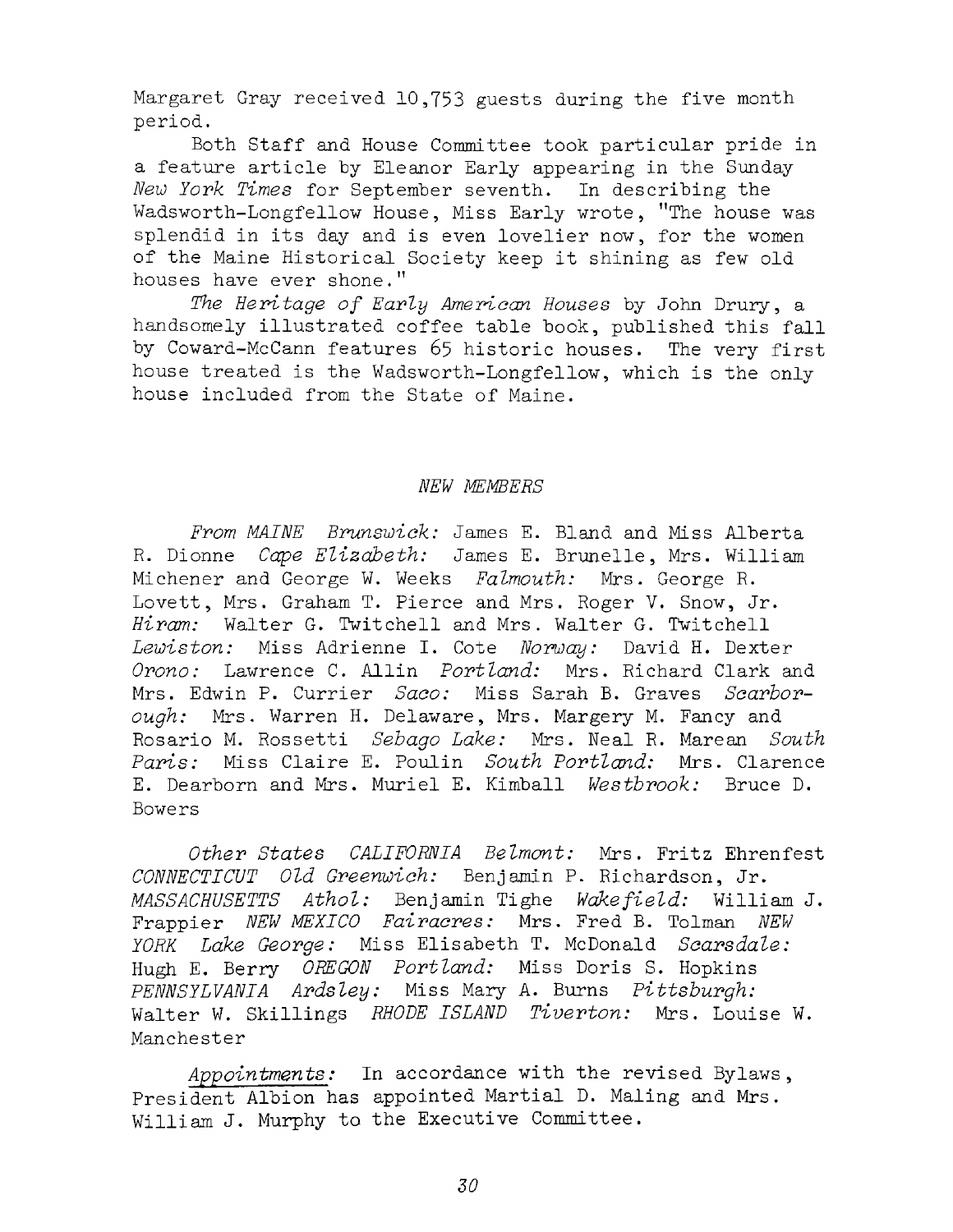*The Standing Committee*  $of$ *Maine Historical Society* 

Cordially invite All Members to attend a reception in honor of

Dr. H. Draper Hunt, III

upon publication of his book

*HANNIBAL HAMLIN OF MAINE*

to be held in the

Wadsworth-Longfellow House Portland

Friday, the seventeenth of January

four to six o'clock

*R. S*. *V. P*. *Inform al M rs*. *W illiam J. Murphy* 33 Deake Street South Portland 04106